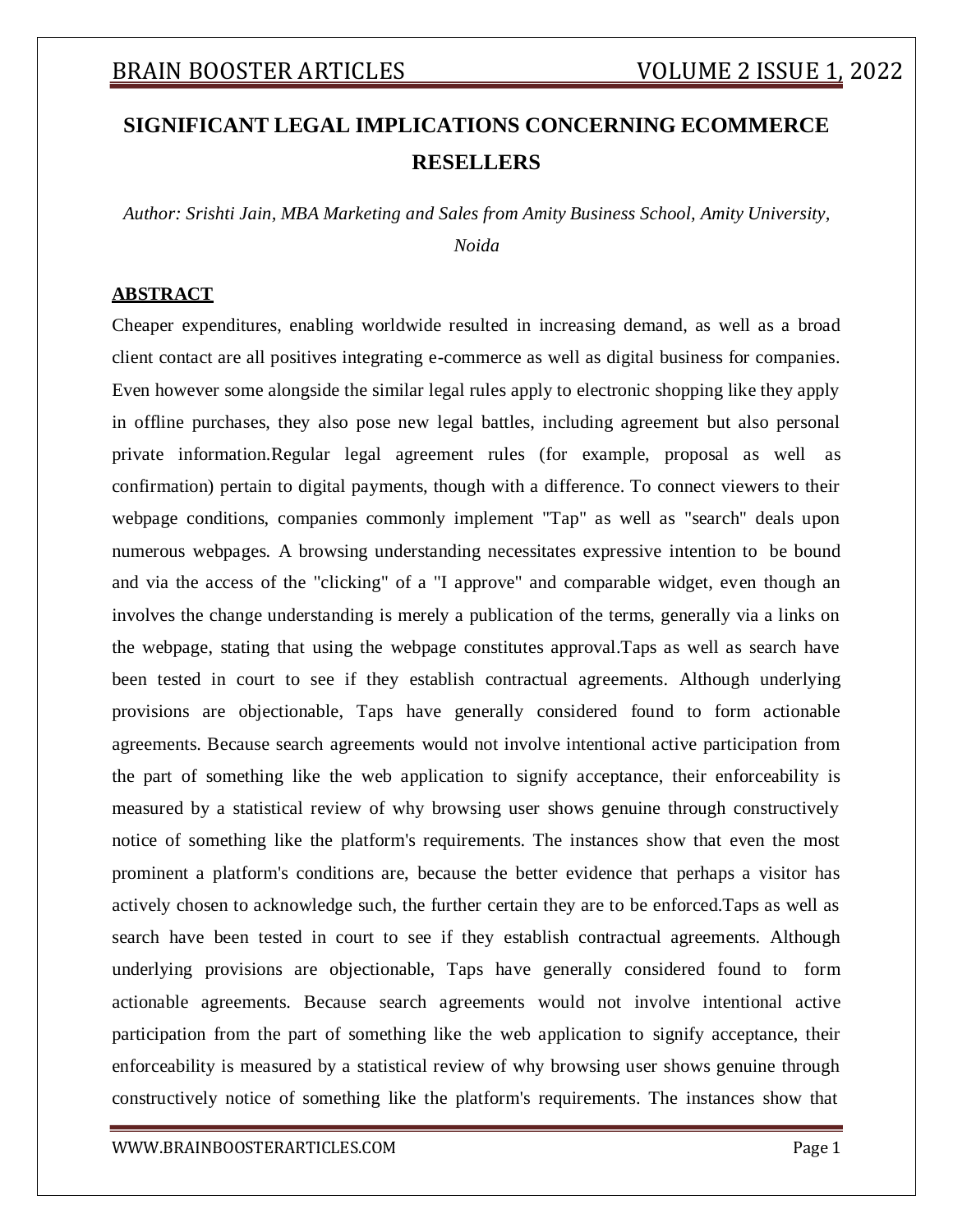even the most prominent a platform's conditions are, because the better evidence that perhaps a visitor has actively chosen to acknowledge such, the further certain they are to be enforced. **Keyword:** Agreement, web Applications, legal rules, Provisions, Widget

#### **INTRODUCTION**

In consideration of something like the extent of protected information (namely, evidence which may clearly recognize or perhaps wireless equipment) gathered in those kind of purchases, the much more important additional court challenges raised by internet shopping are buyer safety as well as information protection. This information is frequently transferred with private entities who additives, broadcast adverts, or do data analysis in the context of internet banking. The frequent usage of smartphones especially digital applications, both retain and also use private data in far highly complicated manner than internet explorer applications and potentially constitute a bigger potential threat, amplifies data privacy.Furthermore, category civil cases surrounding information leakage are still being launched towards businesses, alleging anti competitive behavior, irresponsibility, or perhaps a violate of consumers protection ordinance. Sometimes accepted, some lawsuits would lead to meaningful damages judgments.

In consideration of something like the local, statewide, as well as worldwide conventions that might also pertain to conducting digital purchasing, businesses ought carefully review but also reconsider company internet usage as well as privacy settings. Corporations will double because they as well as their consultants are adhering to the privacy practices posted on various online stores.

#### **BODY**

E-Commerce enterprises are subject to a variety of legal concerns. Several flaws, if not addressed quickly, can cause major consequences for a company.

Some of the common legal difficulties that an E-Commerce company encounters are listed follows.

#### **The Difficulty of Integration**

If somehow the business has indeed managed through a homepage, not really obtaining founded seems to be a significant issue. Whatever transaction or sale of goods or services will indeed be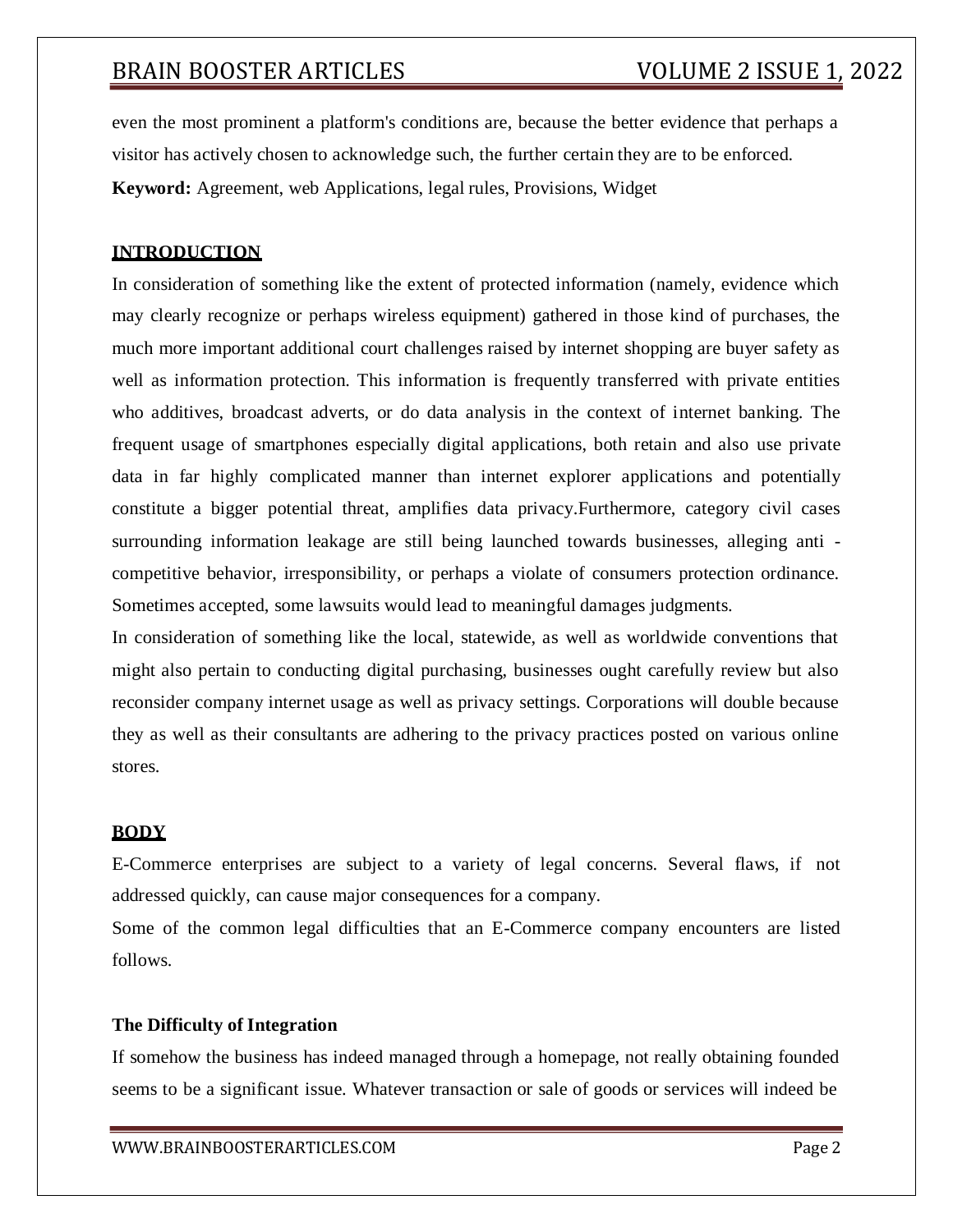regarded technically illegal, and then you'll be unable to assert their rights in the event of wrongdoing. The company seems to have no protection if it is not incorporated.

#### **Problems with Trademark Protection**

Among the most common legal matters throughout the sphere of E-Commerce seems to be the lack of trademark protection. Trademarks should always be safeguarded because they are the corporation's emblem as well as trademark, as well as the appearance of organization via the World Wide Web. It neither will be that lengthy once professionals notice your trademark has been copied against if it isn't safeguarded. This is indeed a typical legal question that might pose a serious danger to e-commerce.

With cybercriminals somewhat on market as well as cybersecurity mostly on rise, copyright violation by the company or through your company is sometimes a potentially severe concern that can stymie the business is on track.

#### **The Concern of Copyright Security**

Using information from another corporation when posting information for either an E-Commerce platform might be a potential legal issue. Your e-business can end at some point as a result of this. Various websites offer royalty-free text including information. Visitors should use those websites to produce things for your company's website. Unless you're using copyrighted materials inadvertently, the other company can simply prosecute your company.

#### **Problems with Deals**

Anyone can end up in significant legal trouble if they don't follow the instructions. Consumer Rights act can result in consequences on something like an enterprise if it refuses to consider a comprehensive as well as precise representation of the commodity, pricing as well as purchasing details, delivery date (except typically the buyer will get things) and certain other replacement as well as cancellation relevant data.

#### **Confidentiality Rights**

When something comes to data enterprises, confidentiality is a big concern that also can lead to issues with both the company as well as its visitors. Individuals exchange personal info using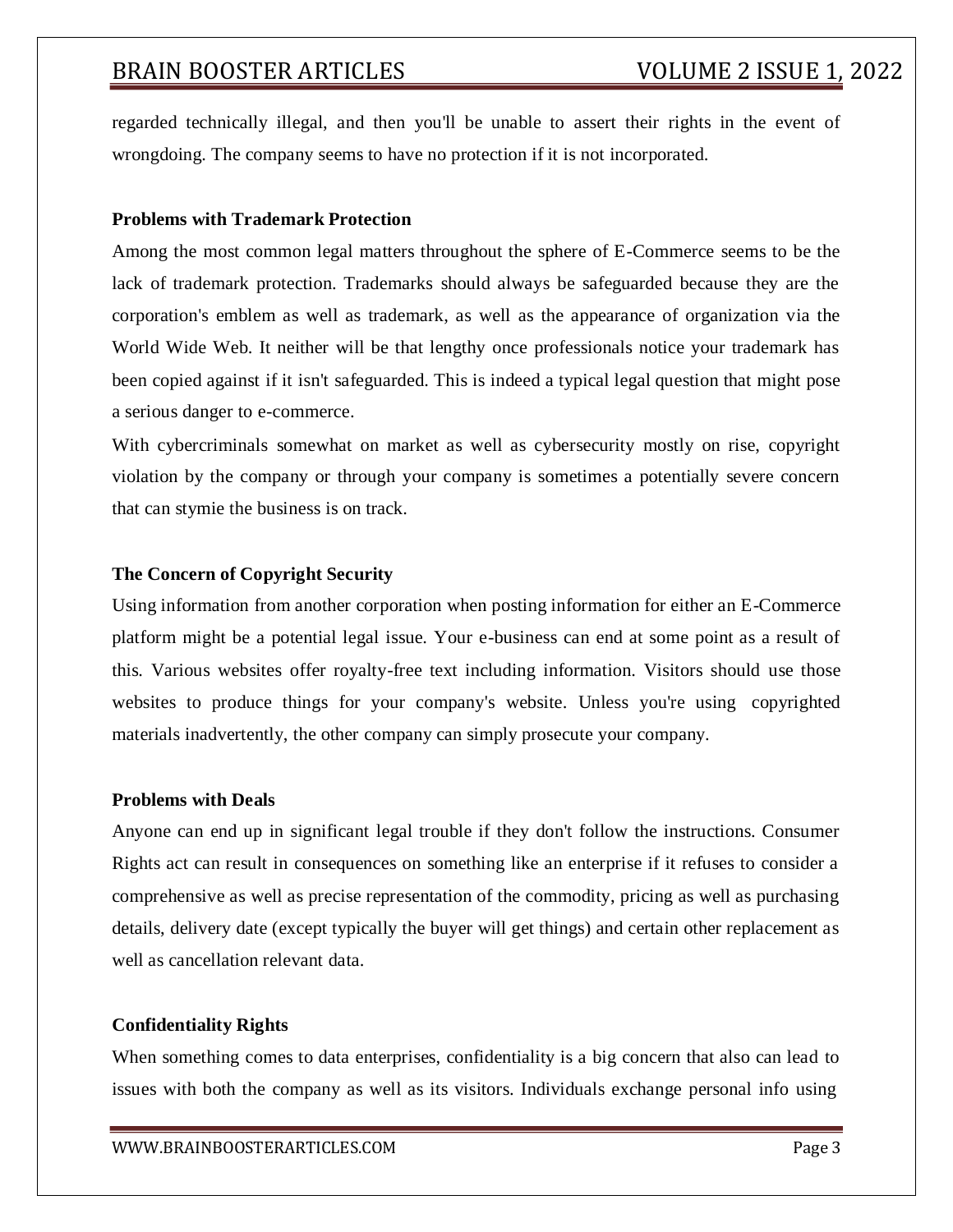corporations over the internet as well as expect the buyers to stay anonymous. We will further losing a prospective customers due to a slight blunder and indeed the release of crucial customers, although our brand integrity will also be questioned.

#### **Conditions of Service**

Ecommerce sellers require strong contract regulations. These provide out several the above legitimate basis under whereby the buyer derives such activities as well as supplies, as well as key details like transportation, taxation, including intend. Equally crucially, contractual clauses allow companies to minimize their obligation, which protects business. Companies should really be careful not to include any provisions that would have been legally challenged then under acceptable consumption terms and conditions.The Website's emergence has had an involved in nearly every section of the code, and it has been predicted to alter the connection involving law, democracy, as well as technologies.The landscape of virtual worlds brings its own number of minimum issues. The Online world cuts across all territorial as well as governmental boundaries, thereby deeming one of contemporary law's most basic premises irrelevant because legislation being made as well as enforced inside narrow political regions.

#### **Conclusion**

Numerous organizations would quickly transfer promotional messages introduction to new deals to prospective clients. Such type illegal commercial enterprise seems closely controlled, and indeed prosecutes it constantly. Any reseller connection will indeed be unique, and since this is a complicated branch of study, particular legal guidance should really be received for these marketers.

### **Bibliography**

*Criminal legal issues*. (n.d.). Retrieved from Business solutions center: https:/[/www.nationwide.com/business/solutions-center/starting/legal-issues-faced-by-entrepreneurs](http://www.nationwide.com/business/solutions-center/starting/legal-issues-faced-by-entrepreneurs)

Expert Panel, F. H. (n.d.). *13 Essential Steps When Your Business Is Dealing With Legal Issues*. Retrieved from Forbes: https:/[/www.forbes.com/sites/forbeshumanresourcescouncil/2020/02/27/13-essential](http://www.forbes.com/sites/forbeshumanresourcescouncil/2020/02/27/13-essential-)steps-when-your-business-is-dealing-with-legal-issues/?sh=45be4add1313